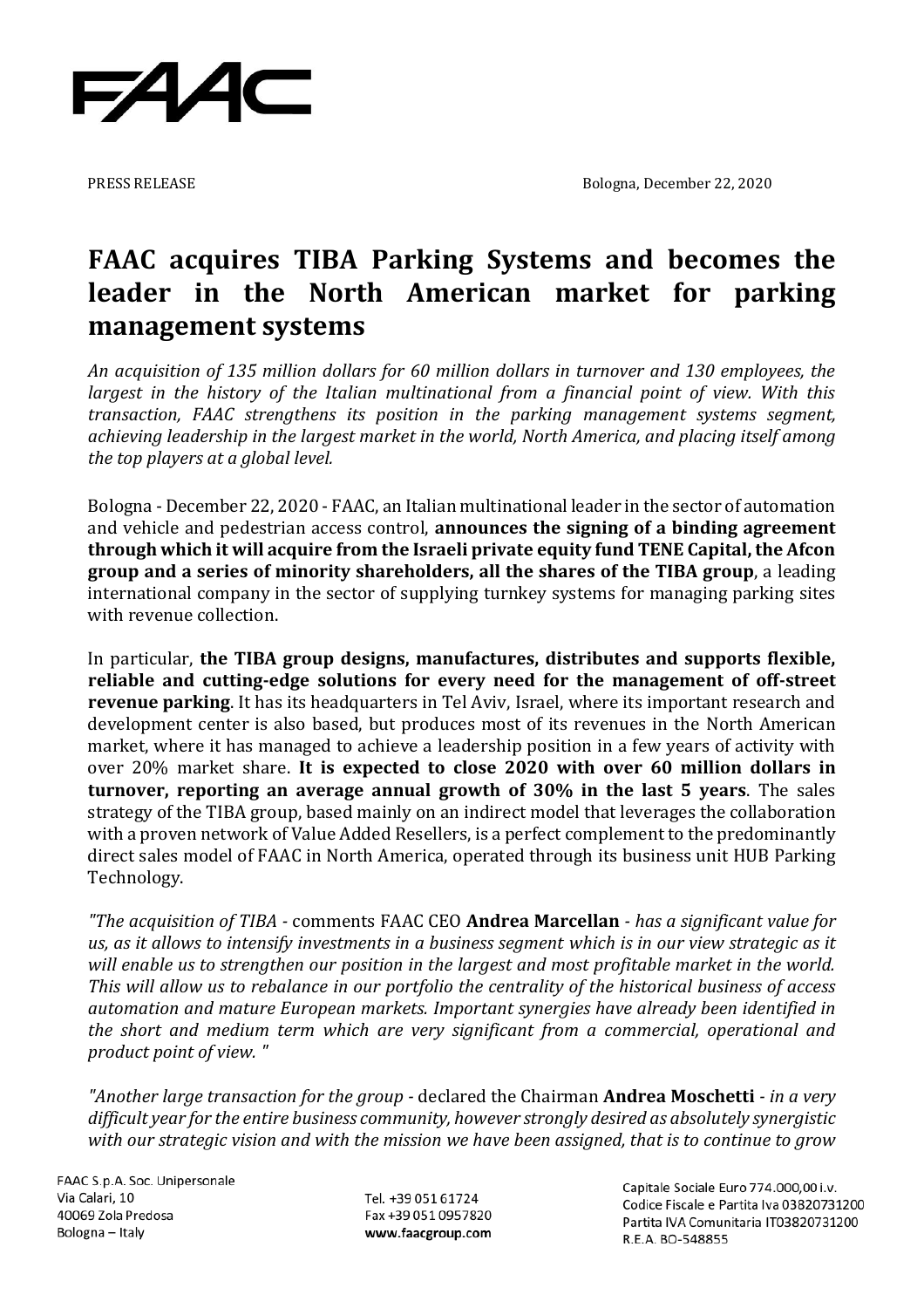

*with a primary role at a global level in providing cutting-edge solutions for a sustainable mobility, respecting people, the environment and the most rigorous ethical standards."* The transaction, which will involve a disbursement of 135 million dollars, in addition to the net cash acquired, was financed in part by own means and in part by leverage.

*"There could not have been a better time to start using leverage, -* points out the CFO **Ezechiele Galloni** *- today's conditions in the debt market are unprecedented and extraordinarily favorable, and the exchange rate we managed to set for the conversion of the funds in dollars is much more advantageous than initially estimated. Overall, the group continues to stand financially very solid, indeed with the mentioned leverage transaction we improve the capital structure, thus far very unbalanced on the equity side, and the potential for further recourse to debt remains largely untapped. "*

With this acquisition, FAAC adds a further step to its important track record of growth recorded over the years both through organic development and M&A activity (**21 acquisitions in the last 10 years -** last one, the biggest one as far as acquired sales, not more than 6 months ago), reaching today estimated consolidated **revenues of over 620 million Euro and a staff of over 3,400 employees**. Founded in 1965 by Giuseppe Manini in Bologna, FAAC is today an international group led by a well-tested and highly motivated management team, operating in 5 continents in 27 countries with over 50 companies and 8 main production sites.

The transaction is subject to the usual closing conditions and the closing of the transaction is expected by mid-January 2021.

## **About FAAC**

FAAC is an Italian multinational at the forefront in providing solutions for the automation and control of pedestrian and vehicular access for residential and industrial applications. The Group's business is organized into 3 main divisions: Access Automation, Parking Management and Access Control. Customer orientation, quality, innovation, operating efficiency are the inspiring principles of FAAC's way of doing business and every day FAAC aims to provide customers and users with cutting-edge solutions to make their life easier and safer. The headquarters is in Zola Predosa, Bologna, but has industrial and sales offices in 5 continents and 27 countries.

## **About the sellers**

TENE Capital is a leading Israeli private equity fund that manages a portfolio of approximately one billion dollars invested in companies with high growth potential and a strong technological and export vocation.

Afcon is active in infrastructure and construction, technology development and implementation, automation control, communications, trade, as well as designing and building systems-intensive construction projects. Afcon is part of Shlomo, a leading Group in Israel which invests in industrial and commercial markets, including vehicles, transportation, shipyards, ports, logistics, real estate, hotels and insurance.